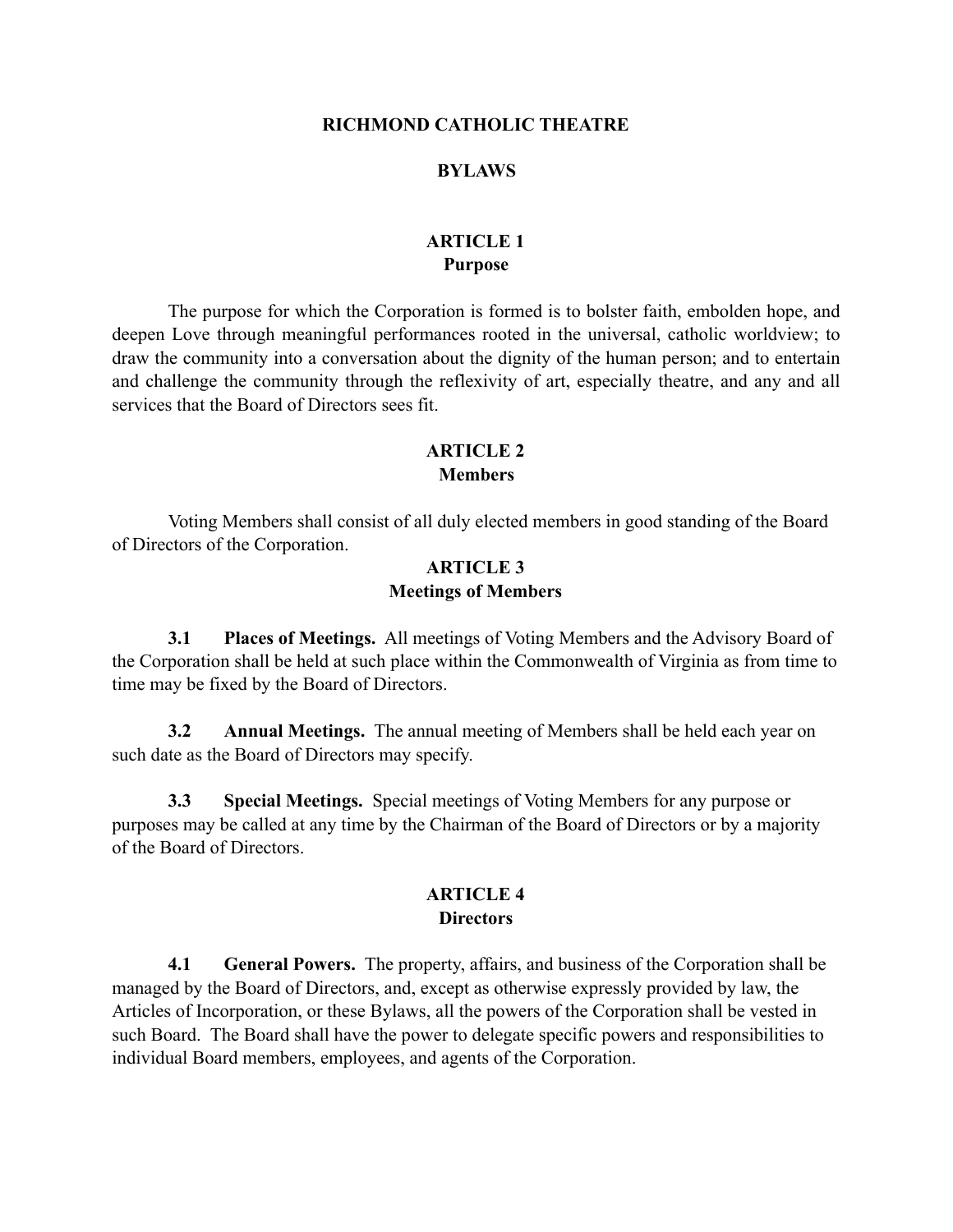**4.2 Number of Directors.** The Board of Directors shall be comprised of not less than two (2) individuals and shall be subject to expansion to up to twenty-one (21) Directors upon a vote of the Board of Directors.

# **4.3 Election of Directors.**

 **4.3.1** Directors shall be elected by the members annually in January, beginning in January 2017. Each Director shall serve a three (3) year term, except when elected to fill an unexpired term, in which case his or her term shall coincide with the unexpired term. Any Director who has completed two (2) full three (3) year terms shall be ineligible for re-election for a period of one (1) year. Board Members shall be divided into three classes to achieve a staggered rotation of terms.

 **4.3.2** A Nominating Committee appointed by the Board of Directors shall submit to the Board of Directors the names of persons proposed as candidates to serve on the Board of Directors.

 **4.3.3** At each annual meeting of the members, Directors shall be chosen to succeed those whose terms expire, and shall themselves serve terms of three (3) years.

**4.4 Removal of Directors.** The Board of Directors shall have the right to remove any Director who fails to attend three (3) consecutive Board meetings, or fails to actively participate in the work of the Board; or fails to regularly participate in the fulfillment of the Board's management responsibilities.

**4.5 Vacancies in the Board of Directors.** Any vacancy occurring in the Board of Directors may be filled by the affirmative vote of the majority of the remaining Directors, though less than a quorum of the Board, at any duly constituted Board meeting.

**4.6 Quorum.** A majority of the Directors elected and serving at the time of any meeting shall constitute a quorum for the transaction of business. The act of a majority of Directors present at a meeting at which a quorum is present shall be the act of the Board of Directors. Less than a quorum may adjourn any meeting.

**4.7 Meetings of Directors.** An annual meeting of the Board of Directors shall be held in January after the annual meeting of members, at such place as the Board may designate. Other meetings of the Board of Directors shall be held at places within the Commonwealth of Virginia and at times fixed by resolution of the Board, or upon call of the President. The Secretary or officer performing the Secretary's duties shall give not less than forty-eight (48) hours notice by letter, telegraph, telephone, or in person of all meetings of the Board of Directors, provided that notice need not be given of the annual meeting or regular meetings held at times and places fixed by resolution of the Board. Meetings may be held at any time without notice if all of the Directors are present or if the Directors not present waive notice in writing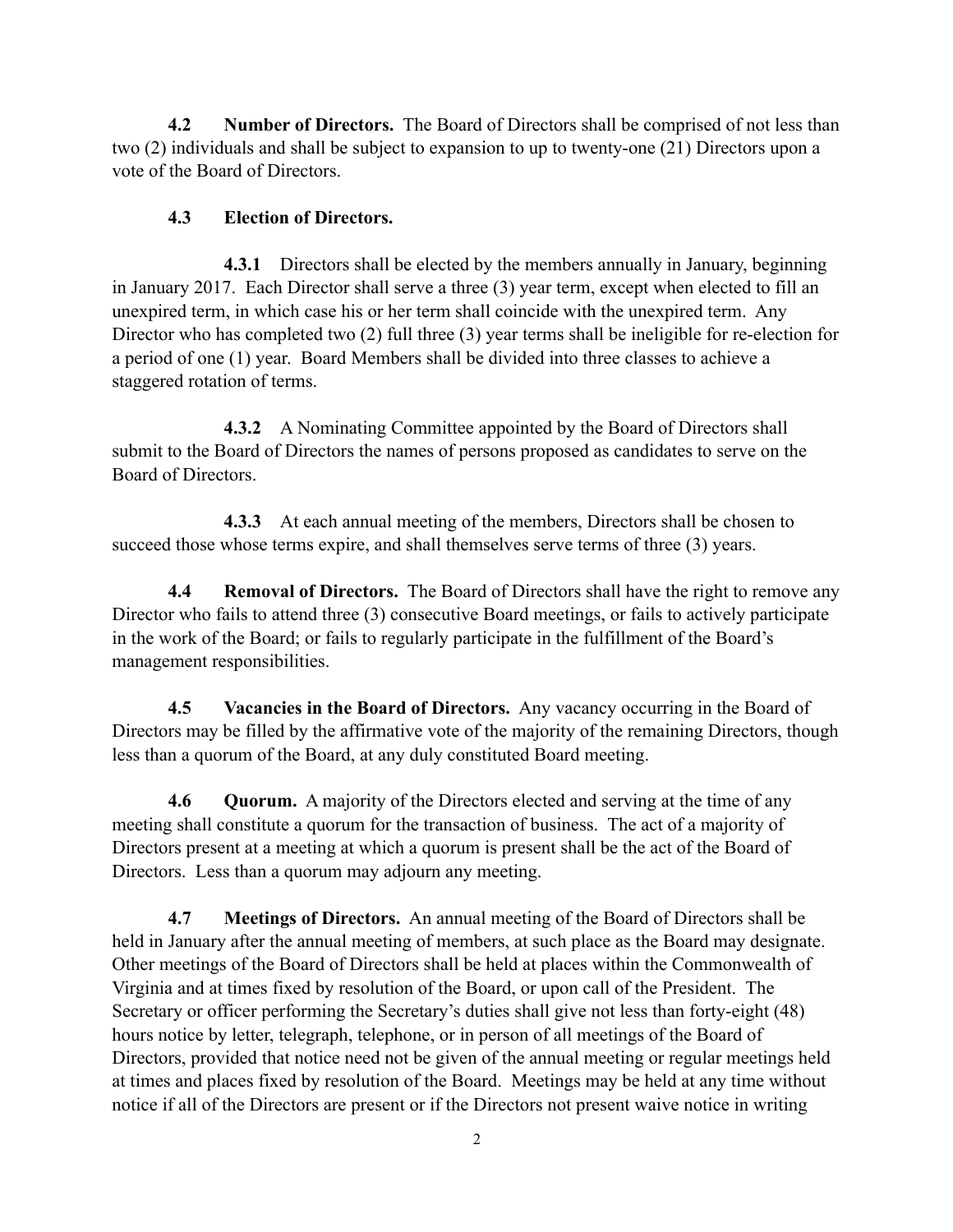either before or after the meeting. The notice of special meetings of the Board shall state the purpose of the meeting.

**4.8 Voting at Directors' Meetings.** Each Director present in person shall be entitled to one vote. Proxy voting shall not be permitted.

**4.9 Compensation.** Directors shall serve without compensation.

# **ARTICLE 5 Advisory Board**

**5.1** Meetings. The Advisory Board shall hold monthly meetings to receive information regarding the operations of the Corporation, including review of financial reports, fundraising efforts and consideration of strategies for producing theatrical work.

**5.2 Conduct of Meetings.** The President of the Corporation or his or her designee shall serve as Chair of any meeting of the Advisory Board. Minutes of meetings of the Advisory Board shall be kept and filed with records of the Corporation by the Secretary of the Corporation or his or her designee.

**5.3** Committees. The President shall have the authority to establish such committees of the Advisory Board for such purposes as the President shall determine.

**5.4 Compensation.** Members of the Advisory Board shall serve without compensation.

# **ARTICLE 6 Officers**

**6.1 Number of Officers.** The officers of the Corporation shall consist of a President, a Secretary, and a Treasurer. Other officers may from time to time be elected by the Board of Directors. Any two (2) offices may be combined in the same person as the Board of Directors may determine, except that the President and Secretary may not be the same person.

**6.2 Election and Term of Office.** Officers shall be elected annually by the Board of Directors from among its members at the first meeting of the Board of Directors after the annual meeting. All officers shall hold office until the next annual meeting of the Board of Directors and until their successors is elected. Officers may be reelected to the same position for successive terms by action of the Board of Directors.

**6.3 Removal of Officers, Vacancies.** Any officer of the Corporation may be removed by two-thirds (2/3) vote of those present at a meeting of the Board of Directors called expressly for that purpose. Notice of such meeting shall be given by letter, telegraph, telephone,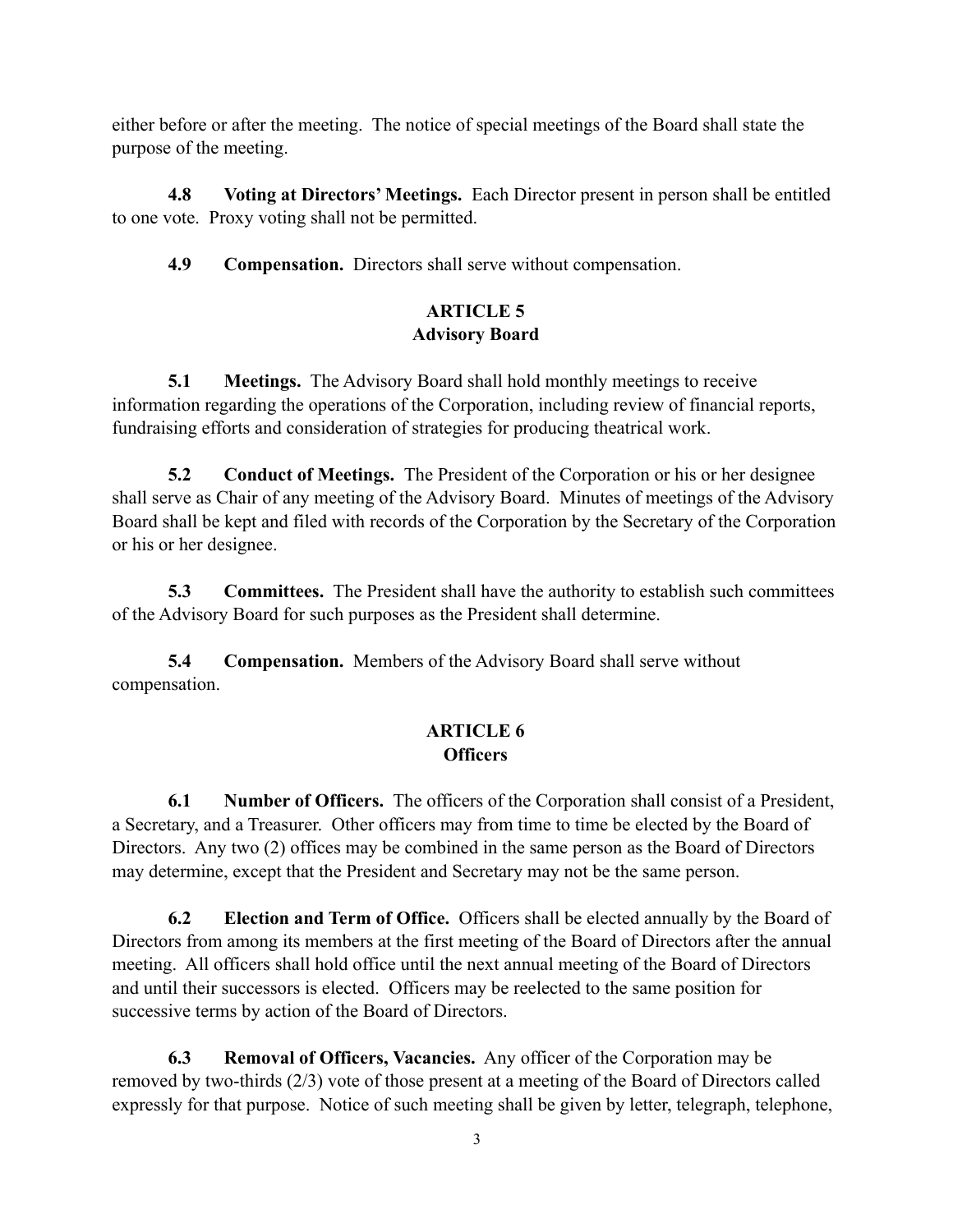or in person at least ten (10) and not more than twenty (20) days in advance. Vacancies may be filled by the Board of Directors at any duly constituted Board meeting.

**6.4 Duties.** The officers of the Corporation shall have such duties as generally pertain to their respective offices, as well as such powers and duties as are prescribed by law or are hereinafter provided for as from time to time shall be conferred by the Board of Directors.

**6.5 Chairman.** The Chairman shall be primarily responsible for the implementation of the policies established by the Board of Directors. The Chairman shall have authority over the general management and direction of the business and operations of the Corporation, subject to the ultimate authority of the Board of Directors. The Chairman shall, when directed by the Board of Directors, sign with the proper officers of the Corporation all contracts, conveyances to and from the Corporation, and any other obligations in the name of the Corporation. In addition, the Chairman shall perform all duties incidental to the office of the Chairman and such other duties as from time to time may be assigned to the Chairman by the Board of Directors.

**6.6 Vice-Chairman.** The Vice-Chairman, if any are elected, shall have such powers and duties as may from time to time be assigned to him or her by the Chairman or the Board of Directors. In the case of the absence or disability of the Chairman, the duties of the Chairman shall be performed by the First Vice-Chairman.

**6.7 Secretary.** The Secretary shall ensure that all records and minutes of all meetings and proceedings of the Corporation are properly kept and maintained and shall attest the signatures of the proper officers of the Corporation on all contracts, securities, and other obligations of the Corporation in the name of the Corporation and shall affix the seal of the Corporation thereto when so required. In addition, the Secretary shall perform all other duties incidental to the office of Secretary and such other duties as from time to time may be assigned by the Chairman or the Board of Directors.

**6.8 Treasurer.** The Treasurer shall have charge of and be responsible for all funds, securities, receipts and disbursements of the Corporation, and shall deposit all monies and securities of the Corporation in such banks and depositories as shall be designated by the Board of Directors. The Treasurer shall be responsible for ensuring that adequate financial records and accounts are maintained in accordance with generally accepted accounting practices for the preparation of appropriate operating budgets and financial statements, and for the preparation and filing of all tax returns required by law. In addition, the Treasurer shall perform all other duties incidental to the office of Treasurer and such other duties as from time to time may be assigned by the Chairman or the Board of Directors.

**6.9 Compensation.** All officers of the Corporation shall serve without compensation for services as officers.

# **ARTICLE 7 Committees**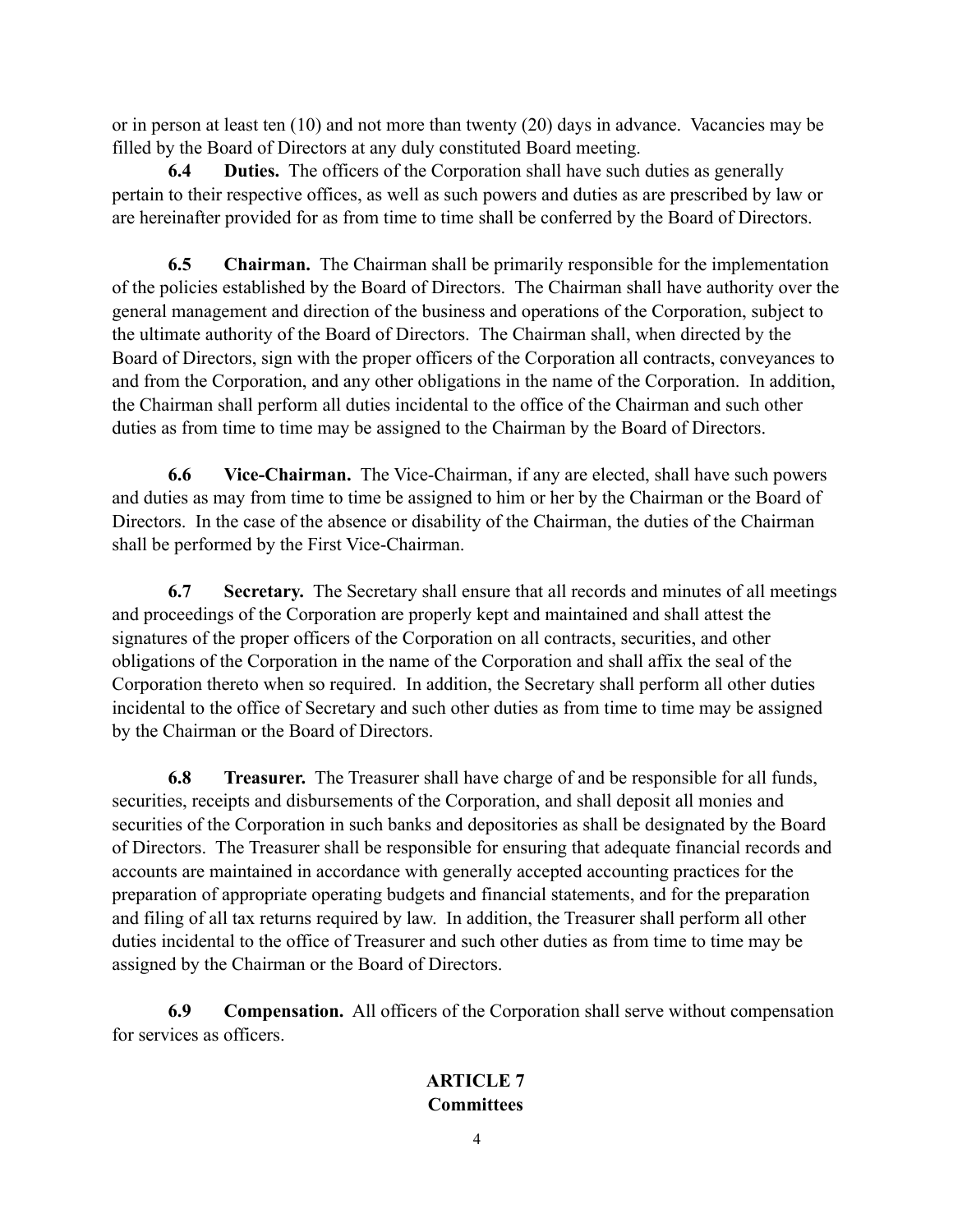**7.1 Executive Board.** There shall be an Executive Board consisting of the officers of the Corporation and such other members as the Board of Directors may from time to time elect. When the Board of Directors is not in session, the Executive Board shall have all power vested in the Board of Directors by law, by the Articles of Incorporation, or by these Bylaws, provided that the Executive Board shall not have the power to approve an amendment to the Articles of Incorporation, or to take any action prohibited by express resolution of the Board of Directors. The Executive Board shall report at the next regular or special meeting of the Board of Directors any actions which the Executive Board may have taken on behalf of the Board of Directors since the last regular or special meeting of the Board of Directors.

**7.2 Nominating Committee.** There shall be a Nominating Committee appointed by the President and consisting of at least three (3) members of the Board of Directors and three (3) members of the Advisory Board. The Nominating Committee shall be responsible for submitting the names of persons proposed as candidates to serve on the Board of Directors.

**7.3 Audit Committee.** There shall be an Audit Committee of no less than three (3) members of the Board of Directors or Advisory Board appointed by the President to oversee and annual audit of the financial affairs of the Corporation and an audit upon any change in Treasurer of the Corporation. No officer of the Corporation other than the President shall serve on the Audit Committee.

 7**.4 Other Committees.** The Board of Directors, by resolution duly adopted, may establish or abolish standing or special committees of the Board as it sees fit. Members of committees, including the Chairmen, shall be appointed by the President of the Board of Directors for a fixed term not to exceed one (1) year. Committee members may be reappointed at the discretion of the President.

**7.5 Meetings.** Regular and special meetings of any committee established pursuant to this Article shall be called and held subject to the same requirements with respect to time, place, and notice as are specified in these Bylaws for regular and special meetings of the Board of Directors.

# **ARTICLE 8 Prohibition against Sharing in Corporate Earnings**

 No member, Director, Officer, employee, member of a committee, or any person connected with the Corporation, or any other private individual shall receive at any time any of the net earnings or pecuniary profit from the operations of the Corporation, provided that this provision shall not prevent the payment to any such person of such reasonable compensation for services rendered to or for the Corporation in effecting any of its purposes as shall be fixed by the Board of Directors; and no such person or persons shall be entitled to share in the distribution of any of the corporate assets upon the dissolution of the Corporation. All members of the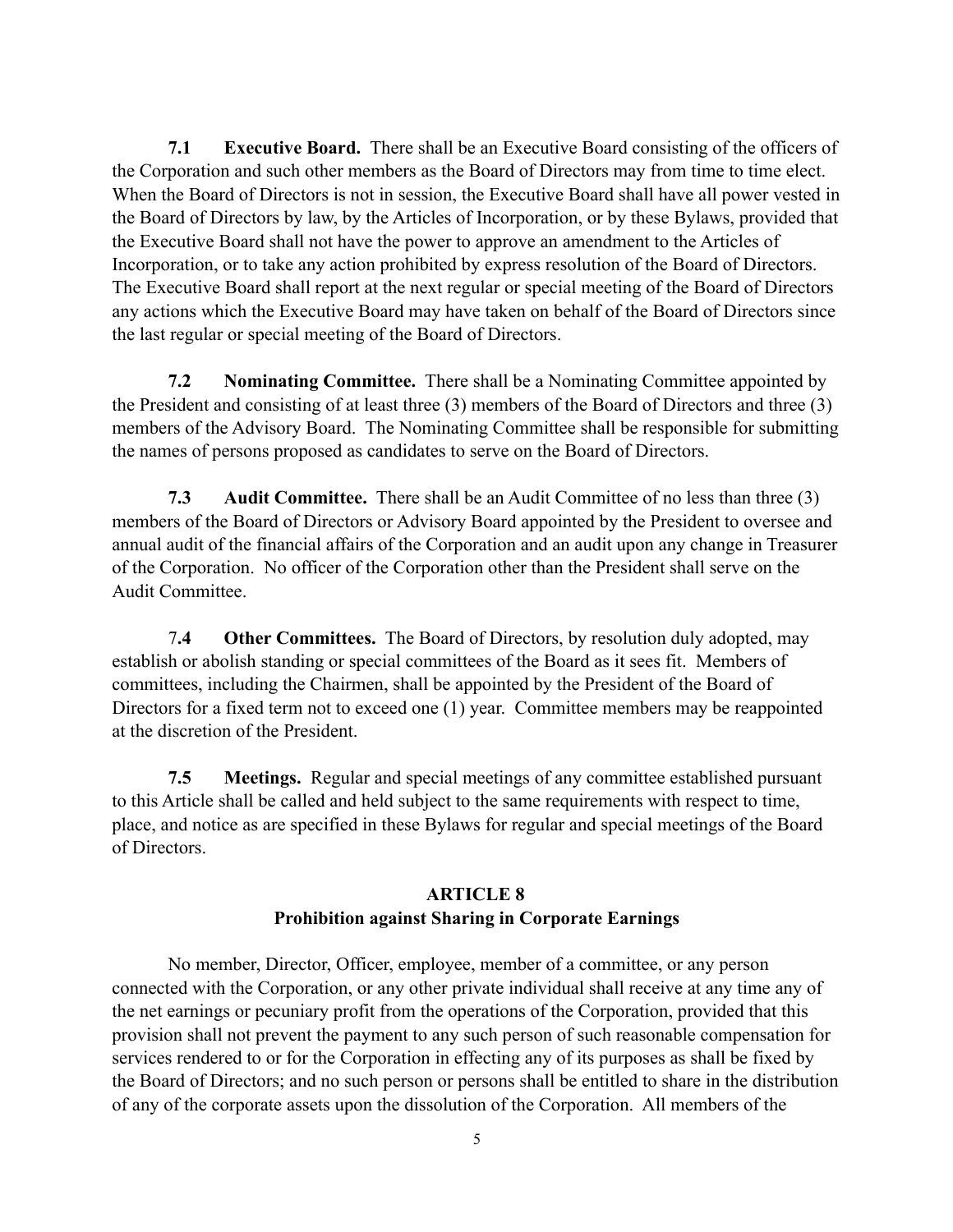Corporation shall be deemed to have expressly consented and agreed that upon such dissolution or winding up of the affairs of the Corporation, whether voluntary or involuntary, the assets of the Corporation, after all debts have been satisfied, then remaining in the hands of the Board of Directors shall be distributed, transferred, conveyed, delivered, and paid over in such amounts as the Board of Directors may determine or as may be determined by a court of competent jurisdiction upon application of the Board of Directors exclusively to charitable, scientific, literary, or educational organizations, which would then qualify under the provisions of Section 501(c)(3) of the Internal Revenue Code as it then exists.

## **ARTICLE 9 Indemnity of Officers and Directors**

 **9.1** Each person now or hereafter a director or officer of the Corporation (and his or her heirs, executors and administrators) shall be indemnified by the Corporation to the fullest extent permitted by the laws of the Commonwealth of Virginia against all claims, liabilities, judgments, settlements, costs and expenses, including all attorney's fees, imposed upon or reasonably incurred by him or her in connection with or resulting from any action, suit, proceeding or claim to which he or she is or may be made a party by reason of his or her being or having been a director or officer of the Corporation (whether or not he or she is a director or officer at the time such costs or expenses are incurred or imposed upon him or her), except in relation to matters as to which he or she shall have been finally adjudged in such action, suit or proceeding to be liable for gross negligence or willful misconduct in the performance of his or her duties as such director or officer.

 **9.2** Under Va. Code Ann. §13.1-876, the Corporation has the authority to indemnify an officer or director if 1) he conducted himself in good faith, and 2) he believed in the case of conduct in his official capacity with the Corporation, that his conduct was in its best interests; and in all other cases, that his conduct was at least not opposed to its best interests; and in the case of any criminal proceeding, he had no reasonable cause to believe his conduct was unlawful.

 If the determination as to whether a director or officer was guilty of gross negligence or willful misconduct is to be made by the Board, it may rely as to all questions of law on the advice of independent counsel. Such right of indemnification shall not be deemed exclusive of any rights to which an officer or director may be entitled by any bylaw, agreement, vote of members, or otherwise. The Corporation shall have the authority to purchase suitable policies of indemnification insurance on behalf of its officers, directors, or agents, the premiums for which may be paid out of the assets of the Corporation.

## **ARTICLE 10 Conflicts of Interest**

 **10.1 Conflict Defined.** A conflict of interest exists when the interests or activities of any director, officer or staff member may be seen as competing with the interests or activities of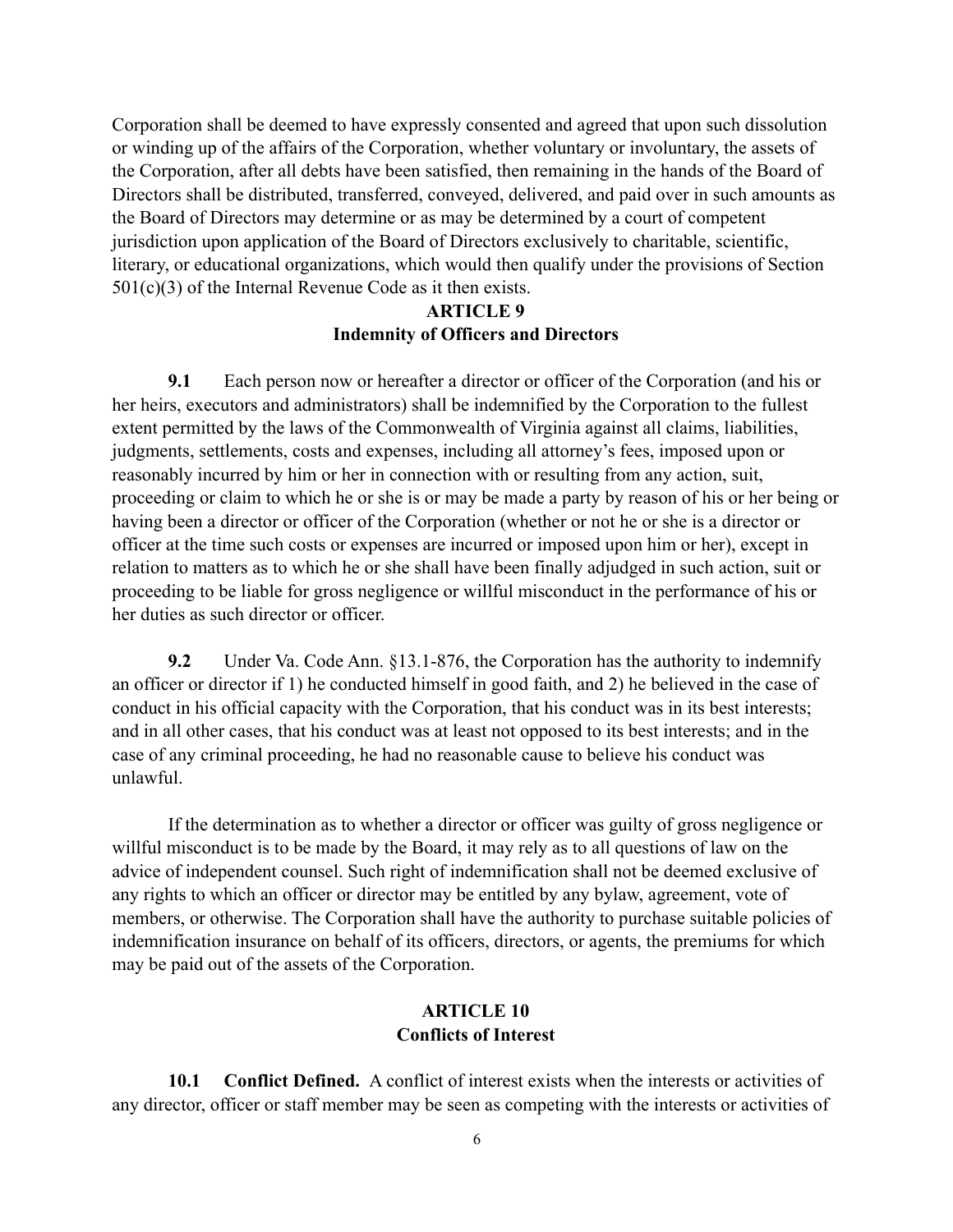the Corporation; or the director, officer, or staff member derives a financial or other material gain as a result of a direct or indirect relationship.

 **10.2 Disclosure.** Any conflict of interest shall be disclosed to the Board of Directors by the person who has the conflict. When the conflict relates to a matter requiring action by the Board of Directors, that person shall not participate in the discussion nor vote on the matter, but their presence may be counted if it is necessary in order to achieve the quorum.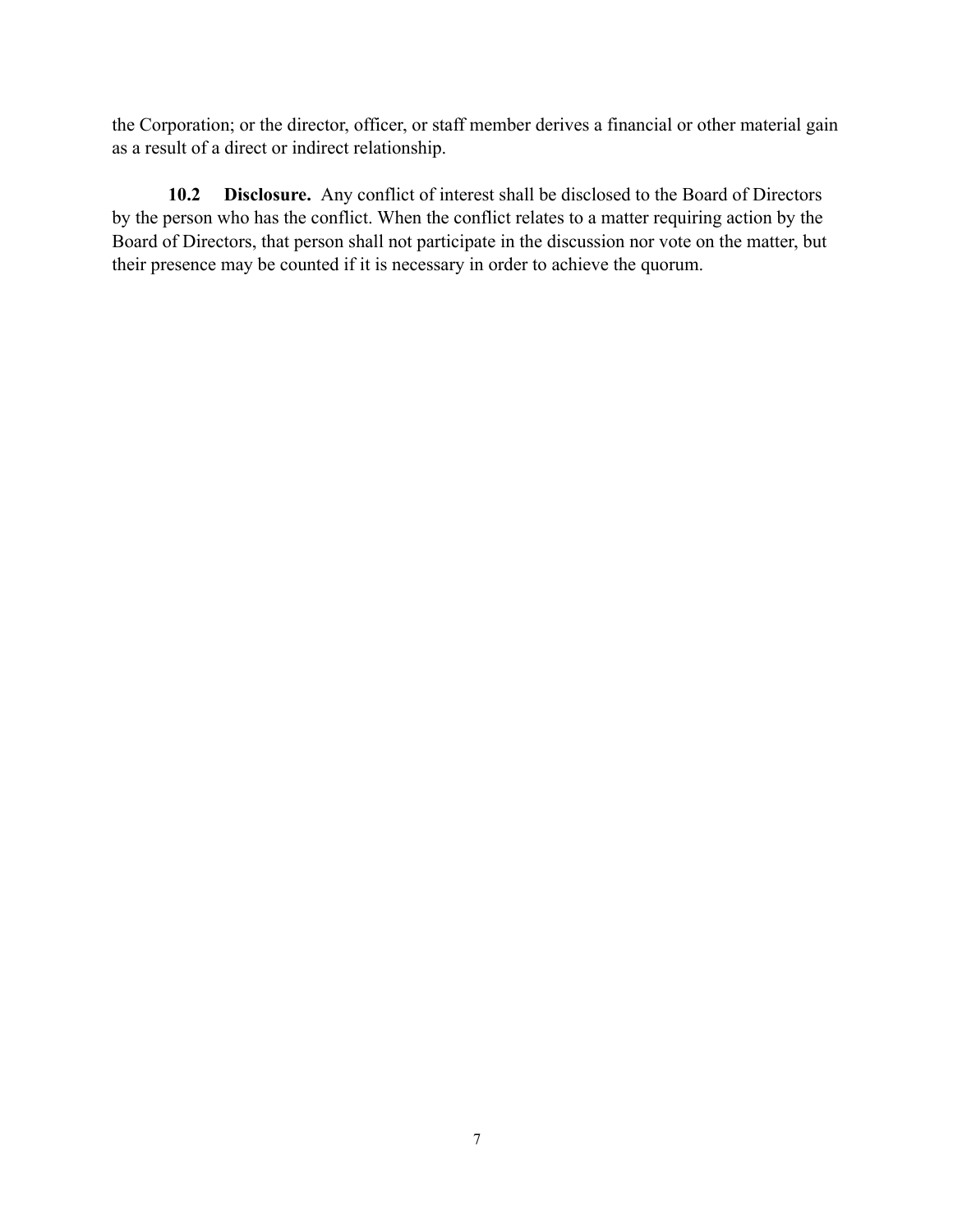## **ARTICLE 11 Account Books and Minutes**

The Corporation shall keep correct and complete books and records of account and financial statements and shall also keep minutes of the proceedings of its Board of Directors and Committees. All books and records of the Corporation may be inspected by any director or his or her accredited agent or attorney, for any proper purpose at any reasonable time. The minutes will be entrusted to [a member of the Board] and will be kept [in a particular place]. In accordance with the IRS laws, the minutes will be made available to the public upon request. Additionally, the minutes will be emailed to all the Board of Directors to go over, so at the next meeting, the Board can agree to their accuracy.

## **ARTICLE 12 Fiscal Year and Audit**

The fiscal year of the Corporation shall be January 1 through December 31, inclusive. After the close of each fiscal year of the Corporation, financial transactions of the Corporation for the preceding fiscal year shall be reviewed by certified public accountants, as directed by the Board of Directors, and a report of the review shall be made to the Board of Directors within ninety days after the close of the fiscal year.

## **ARTICLE 13 Miscellaneous Provisions**

**13.1 Seal**. The seal of the Corporation shall consist of a flat-faced circular die, of which there may be any number of counterparts, on which there shall be engraved the word "Seal" and the name of the Corporation.

**13.2 Fiscal Year.** The fiscal year of the Corporation shall end on the last day of August each year and shall consist of such accounting periods as may be fixed by the Board of Directors.

**13.3 Checks, Notes, and Drafts.** Checks, notes, drafts, and other orders for the payment of money shall be signed by such persons as the Board of Directors from time to time may authorize. When the Board of Directors so authorizes, however, the signature of any such person may be a facsimile.

**13.4 Amendment of Bylaws.** Unless prescribed by the Articles of Incorporation, these Bylaws may be amended or altered at any meeting of the Board of Directors by affirmative vote of a majority of the number of Directors then elected and serving.